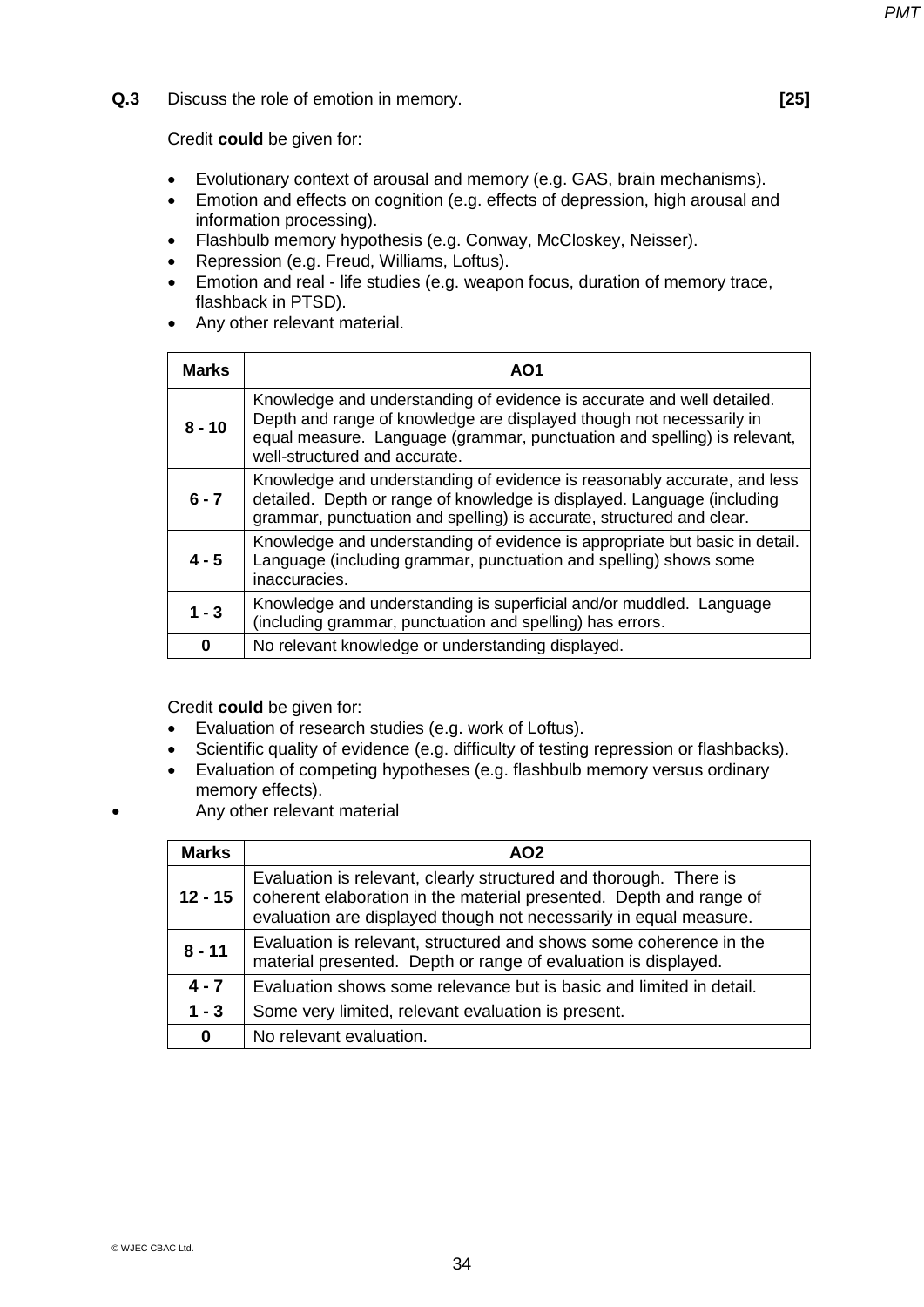**Q.4** Describe and evaluate explanations relating to the formation of relationships. **[25]** 

Credit **could** be given for:

- Sociobiological and/or drive explanations (e.g. need for affiliation, attachment, reproduction).
- Behavioural theories (e.g. reinforcement affect).
- Social exchange theories (e.g. complementary needs).
- Factors increasing likelihood of formation of relationships (e.g. similarity, frequency of contact).
- Non romantic relationships (e.g. parent child, friendship).
- Any other relevant material.

| <b>Marks</b> | AO1                                                                                                                                                                                                                                                                   |
|--------------|-----------------------------------------------------------------------------------------------------------------------------------------------------------------------------------------------------------------------------------------------------------------------|
| $8 - 10$     | Knowledge and understanding of evidence is accurate and well detailed.<br>Depth and range of knowledge are displayed though not necessarily in equal<br>measure. Language (including grammar, punctuation and spelling) is<br>relevant, well-structured and accurate. |
| $6 - 7$      | Knowledge and understanding of evidence is reasonably accurate, and less<br>detailed. Depth or range of knowledge is displayed. Language (including<br>grammar, punctuation and spelling) is accurate, structured and clear.                                          |
| $4 - 5$      | Knowledge and understanding of evidence is appropriate but basic in detail.<br>Language (including grammar, punctuation and spelling) shows some<br>inaccuracies.                                                                                                     |
| - 3          | Knowledge and understanding is superficial and/or muddled. Language<br>(including grammar, punctuation and spelling) has errors.                                                                                                                                      |
| 0            | No relevant knowledge or understanding displayed.                                                                                                                                                                                                                     |

- Biases in research (e.g. ethnocentrism, towards romantic relationships).
- Reductionist nature of theories (e.g. bias towards internal causes).
- Failure of theories to account for relationships formation on a local scale (e.g. generality of factors, individual attraction and multiple influences).
- Any other relevant material.

| <b>Marks</b> | AO <sub>2</sub>                                                                                                                                                                                                            |
|--------------|----------------------------------------------------------------------------------------------------------------------------------------------------------------------------------------------------------------------------|
| $12 - 15$    | Evaluation is relevant, clearly structured and thorough. There is<br>evidence of coherent elaboration in the material presented. Depth and<br>range of evaluation is displayed though not necessarily in equal<br>measure. |
| $8 - 11$     | Evaluation is relevant, structured and shows some coherence in the<br>material presented. Depth or range of evaluation is displayed.                                                                                       |
| $4 - 7$      | Evaluation shows some relevance but is basic and limited in detail.                                                                                                                                                        |
| $1 - 3$      | Some very limited, relevant evaluation is present.                                                                                                                                                                         |
| 0            | No relevant evaluation.                                                                                                                                                                                                    |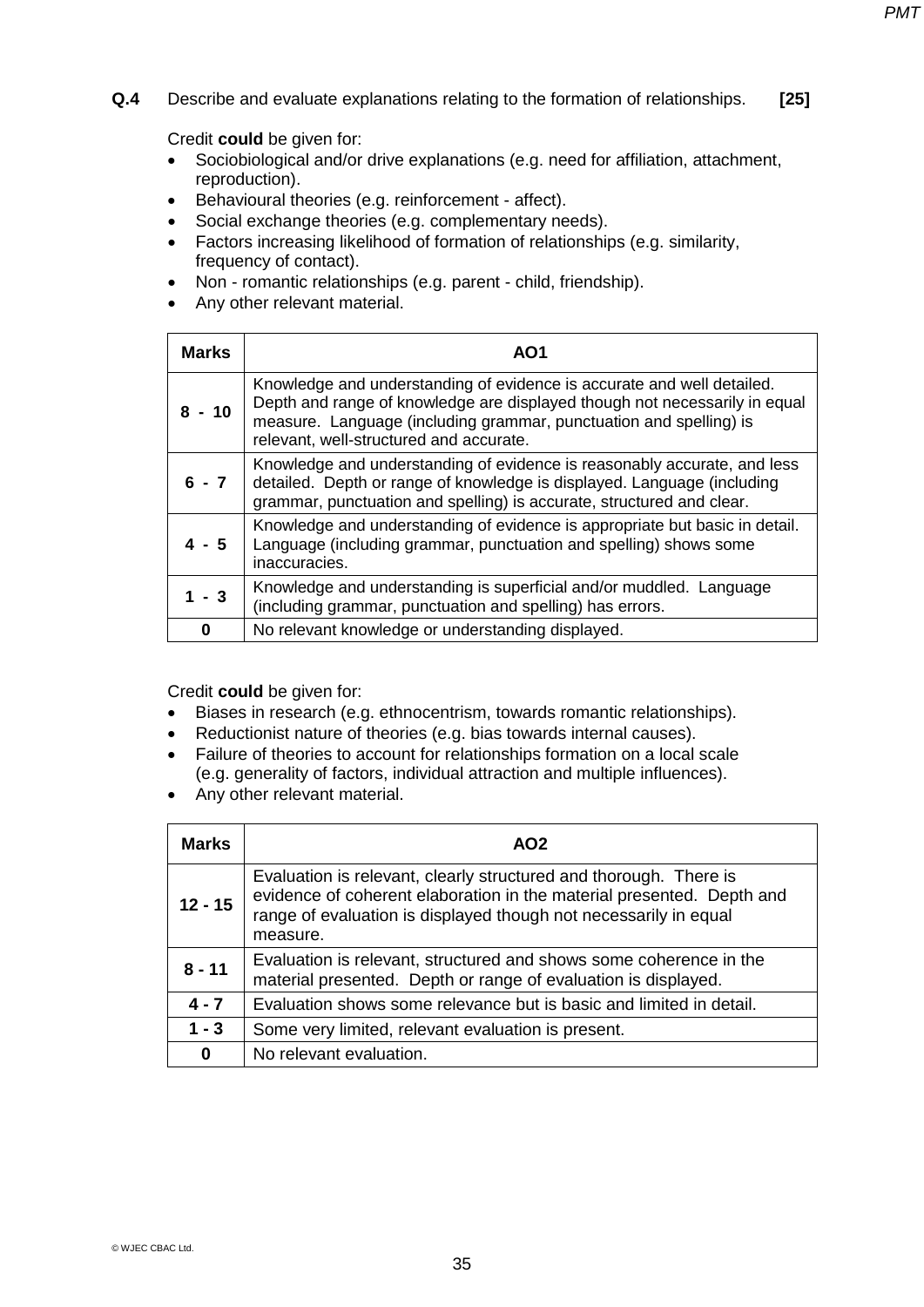**Q.5** Describe and evaluate the role of genetic factors in the development of intelligence. **[25]** 

# Credit **could** be given for:

- Description of historical concepts of the nature of intelligence.
- Evolutionary aspects (e.g. comparative research, role of genes).
- Types of studies and examples (e.g. twin studies, adoption studies).
- Any other relevant material.

| <b>Marks</b> | AO1                                                                                                                                                                                                                                                                   |
|--------------|-----------------------------------------------------------------------------------------------------------------------------------------------------------------------------------------------------------------------------------------------------------------------|
| $8 - 10$     | Knowledge and understanding of evidence is accurate and well detailed.<br>Depth and range of knowledge are displayed though not necessarily in equal<br>measure. Language (including grammar, punctuation and spelling) is<br>relevant, well-structured and accurate. |
| $6 - 7$      | Knowledge and understanding of evidence is reasonably accurate, and less<br>detailed. Depth or range of knowledge is displayed. Language (including<br>grammar, punctuation and spelling) is accurate, structured and clear.                                          |
| $4 - 5$      | Knowledge and understanding of evidence is appropriate but basic in detail.<br>Language (including grammar, punctuation and spelling) shows some<br>inaccuracies.                                                                                                     |
| $1 - 3$      | Knowledge and understanding is superficial and/or muddled. Language<br>(including grammar, punctuation and spelling) has errors.                                                                                                                                      |
| 0            | No relevant knowledge or understanding displayed.                                                                                                                                                                                                                     |

- Problems with concepts and operationalization of intelligence.
- Research evidence relating to genetic factors.
- Critique of types of studies (e.g. methodological problems, specific problems with selected studies).
- Biases and distortions (e.g. racism, sexism, more recent theories of intelligence and skills).
- Any other relevant material.

| <b>Marks</b> | AO <sub>2</sub>                                                                                                                                                                                                            |
|--------------|----------------------------------------------------------------------------------------------------------------------------------------------------------------------------------------------------------------------------|
| $12 - 15$    | Evaluation is relevant, clearly structured and thorough. There is<br>evidence of coherent elaboration in the material presented. Depth and<br>range of evaluation is displayed though not necessarily in equal<br>measure. |
| $8 - 11$     | Evaluation is relevant, structured and shows some coherence in material<br>presented. Depth or range of evaluation is displayed.                                                                                           |
| $4 - 7$      | Evaluation shows some relevance but is basic and limited in detail.                                                                                                                                                        |
| $1 - 3$      | Some very limited, relevant evaluation is present.                                                                                                                                                                         |
| 0            | No relevant evaluation                                                                                                                                                                                                     |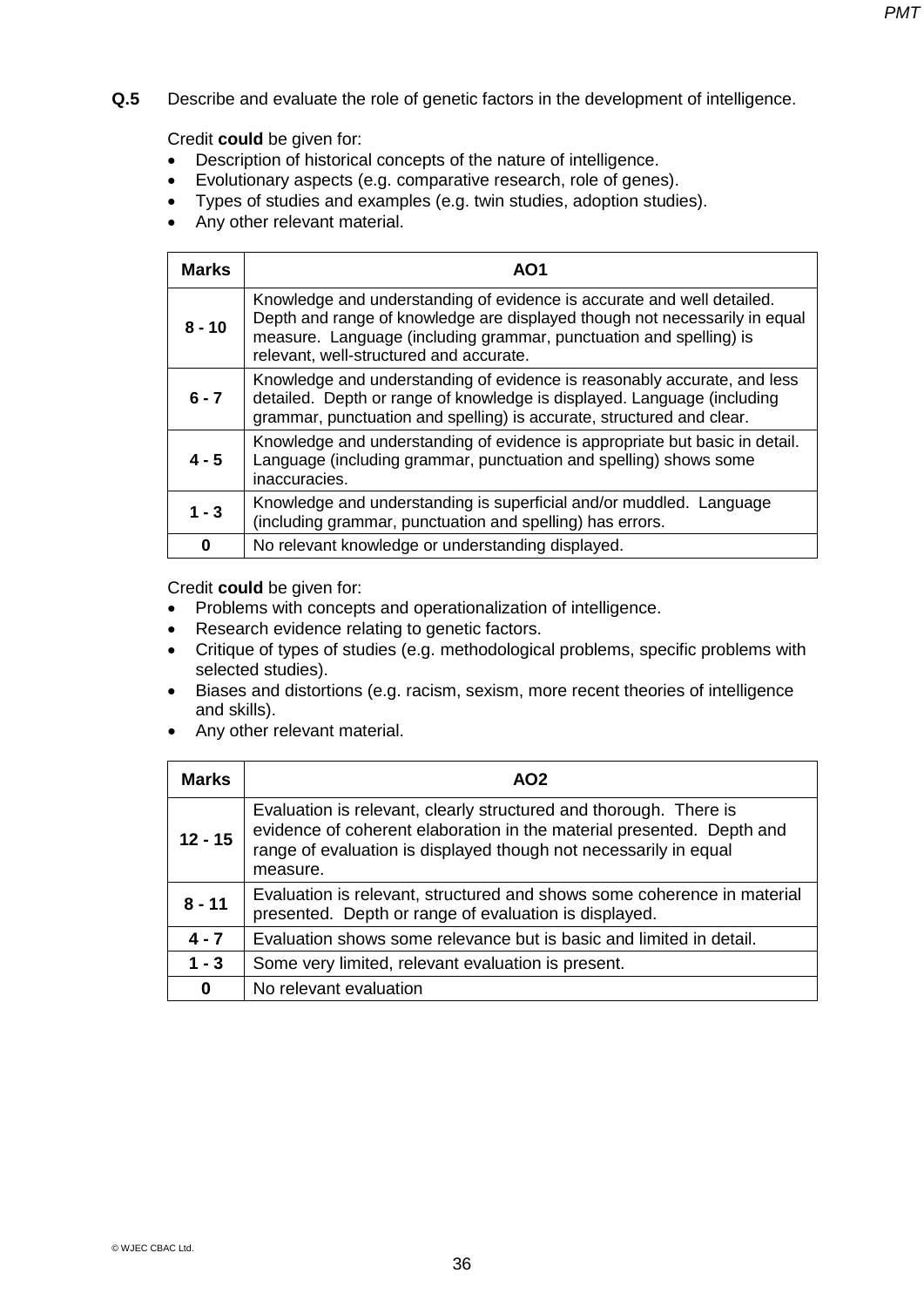**Q.6** Discuss conflict during adolescence including 'storm and stress' and alternative views. views. **[25]** 

Credit **could** be given for:

- Concept of conflict.
- Storm & stress perspectives (e.g. maturational, psychoanalytic view).
- Role conflict and crisis (e.g. Erikson, Marcia).
- Any other relevant material.

| <b>Marks</b> | AO1                                                                                                                                                                                                                                                                   |
|--------------|-----------------------------------------------------------------------------------------------------------------------------------------------------------------------------------------------------------------------------------------------------------------------|
| $8 - 10$     | Knowledge and understanding of evidence is accurate and well detailed.<br>Depth and range of knowledge are displayed though not necessarily in equal<br>measure. Language (including grammar, punctuation and spelling) is<br>relevant, well-structured and accurate. |
| $6 - 7$      | Knowledge and understanding of evidence is reasonably accurate, and less<br>detailed. Depth or range of knowledge is displayed. Language (including<br>grammar, punctuation and spelling) is accurate, structured and clear.                                          |
| $4 - 5$      | Knowledge and understanding of evidence is appropriate but basic in detail.<br>Language (including grammar, punctuation and spelling) shows some<br>inaccuracies.                                                                                                     |
| $1 - 3$      | Knowledge and understanding is superficial and/or muddled. Language<br>(including grammar, punctuation and spelling) has errors.                                                                                                                                      |
| $\bf{0}$     | No relevant knowledge or understanding displayed.                                                                                                                                                                                                                     |

- Research findings (e.g. Bandura, Coleman's focal theory).
- Cultural relativity (e.g. cross cultural, historical).
- Critical examination of empirical evidence.
- Summary of evidence (e.g. is conflict a valid concept?)
- Any other relevant material.

| Marks     | AO <sub>2</sub>                                                                                                                                                                                                            |
|-----------|----------------------------------------------------------------------------------------------------------------------------------------------------------------------------------------------------------------------------|
| $12 - 15$ | Evaluation is relevant, clearly structured and thorough. There is<br>evidence of coherent elaboration in the material presented. Depth and<br>range of evaluation is displayed though not necessarily in equal<br>measure. |
| $8 - 11$  | Evaluation is relevant, structured and shows some coherence in the<br>material presented. Depth or range of evaluation is displayed.                                                                                       |
| $4 - 7$   | Evaluation shows some relevance but is basic and limited in detail.                                                                                                                                                        |
| $1 - 3$   | Some very limited, relevant evaluation is present.                                                                                                                                                                         |
| $\bf{0}$  | No relevant evaluation.                                                                                                                                                                                                    |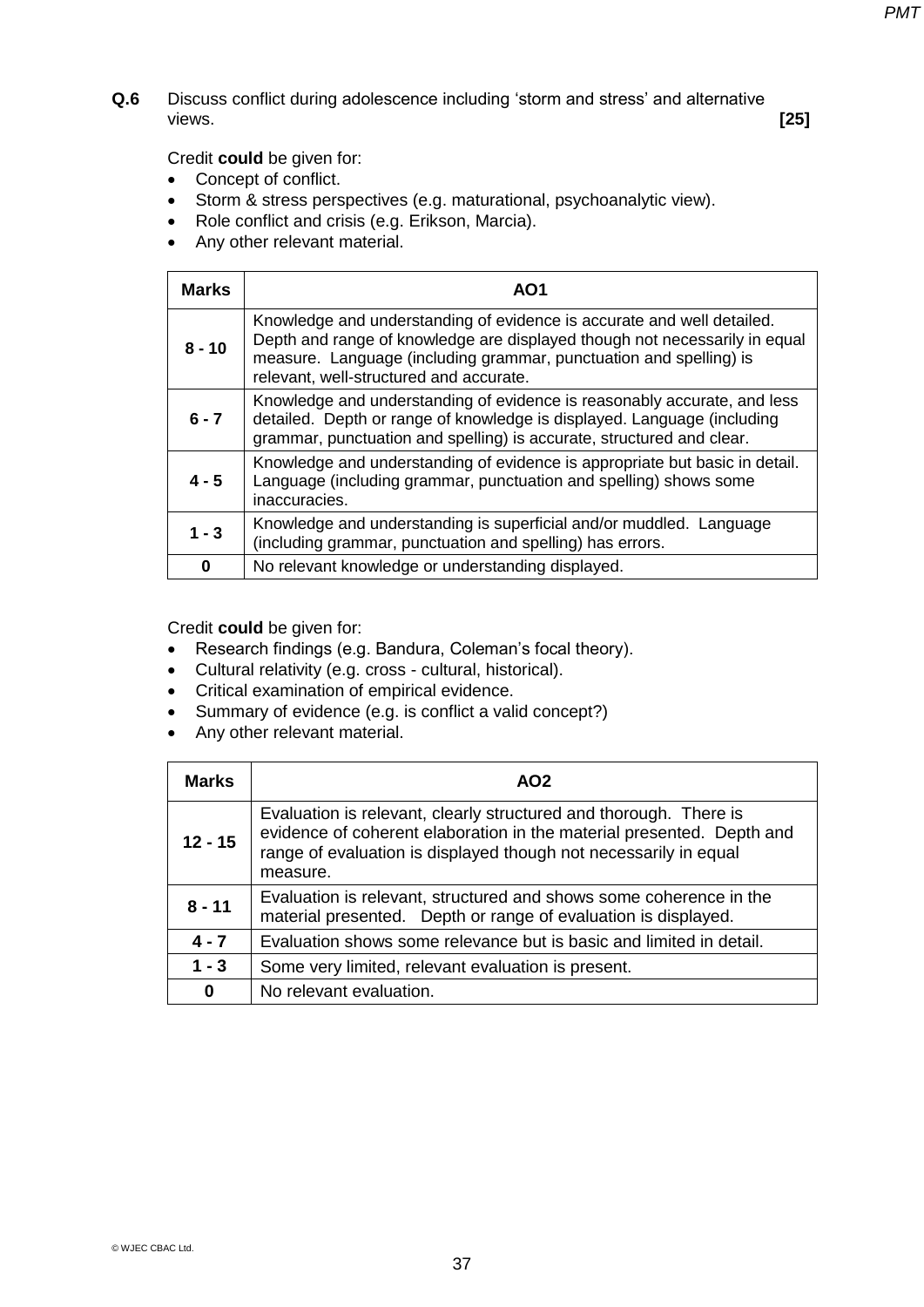# **Q.7** Discuss the role of endogenous and exogenous factors in body rhythms. **[25]**

Credit **could** be given for:

- Nature and types of biological rhythms (e.g. circadian, ultradian).
- Endogenous factors (e.g. physiological mechanisms, individual differences, disorders).
- Exogenous factors (e.g. zeitgebers, shift work patterns, jet lag).
- Any other relevant material.

| <b>Marks</b> | AO1                                                                                                                                                                                                                                                                      |
|--------------|--------------------------------------------------------------------------------------------------------------------------------------------------------------------------------------------------------------------------------------------------------------------------|
| $8 - 10$     | Knowledge and understanding of evidence is accurate and well<br>detailed.<br>Depth and range of knowledge are displayed though not necessarily in<br>equal measure. Language (including grammar, punctuation and<br>spelling) is relevant, well-structured and accurate. |
| $6 - 7$      | Knowledge and understanding of evidence is reasonably accurate, and<br>less detailed. Depth or range of knowledge is displayed. Language<br>(including grammar, punctuation and spelling) is accurate, structured<br>and clear.                                          |
| $4 - 5$      | Knowledge and understanding of evidence is appropriate but basic in<br>detail. Language (including grammar, punctuation and spelling) shows<br>some inaccuracies.                                                                                                        |
| $1 - 3$      | Knowledge and understanding is superficial and/or muddled.<br>Language (including grammar, punctuation and spelling) has errors.                                                                                                                                         |
| 0            | No relevant knowledge or understanding displayed.                                                                                                                                                                                                                        |

- Evaluation of research presented (e.g. historical, case study).
- Importance of individual differences in response.
- Overall evaluation of the relative impact of various factors on human life and in comparison with each other.
- Use of information to change practices (e.g. shift work, jet lag).
- Any other relevant material.

| <b>Marks</b> | AO2                                                                                                                                                                                                                        |
|--------------|----------------------------------------------------------------------------------------------------------------------------------------------------------------------------------------------------------------------------|
| $12 - 15$    | Evaluation is relevant, clearly structured and thorough. There is<br>evidence of coherent elaboration in the material presented. Depth<br>and range of evaluation is displayed though not necessarily in equal<br>measure. |
| $8 - 11$     | Evaluation is relevant, structured and shows some coherence in the<br>material presented. Depth or range of evaluation displayed.                                                                                          |
| $4 - 7$      | Evaluation shows some relevance but is basic and limited in detail.                                                                                                                                                        |
| $1 - 3$      | Some very limited, relevant evaluation is present.                                                                                                                                                                         |
| 0            | No relevant evaluation                                                                                                                                                                                                     |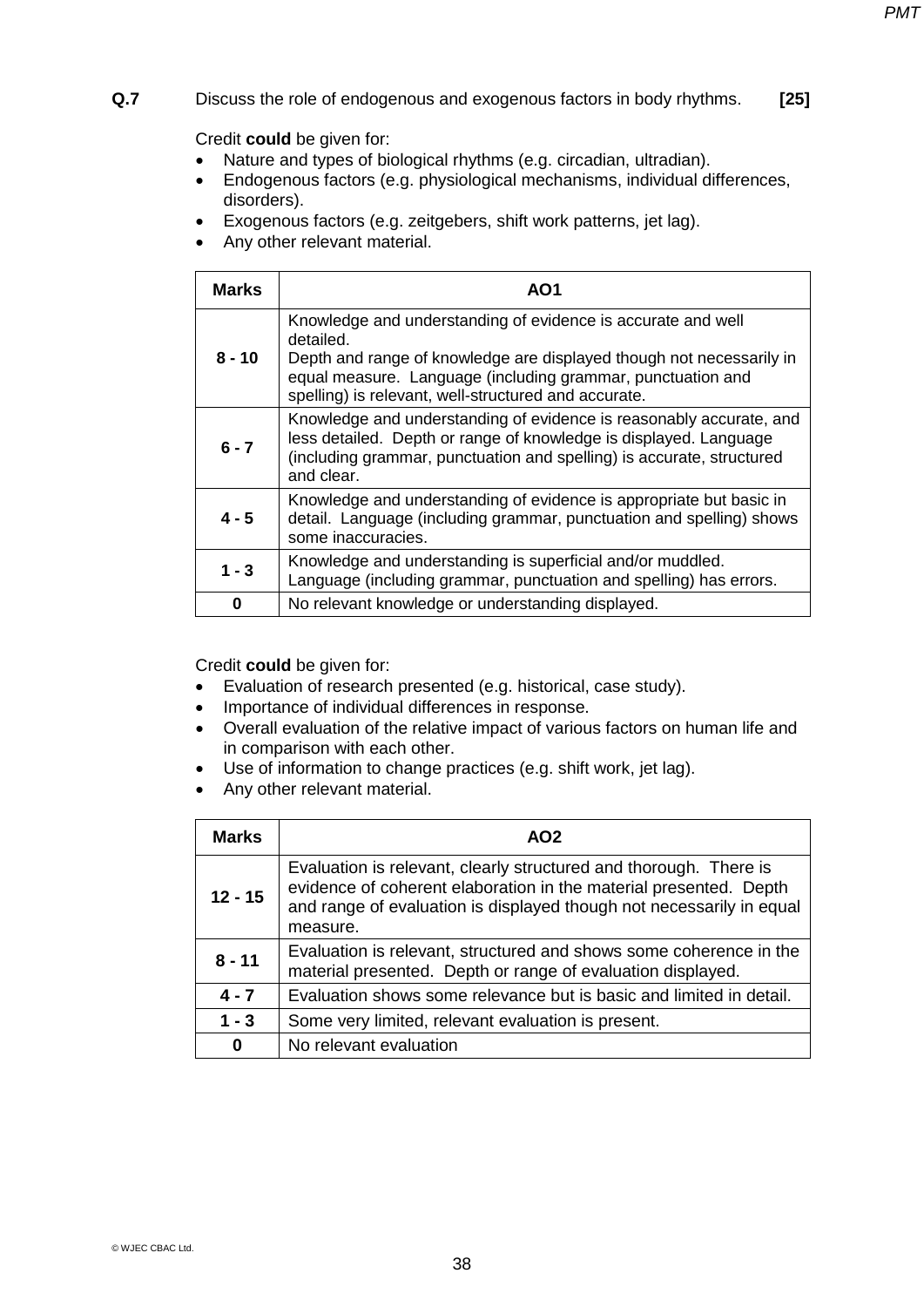**Q.8** Describe and evaluate techniques used in the management of stress, including physiologically and psychologically based techniques. **[25]** 

Credit **could** be given for:

- Physiological techniques (e.g. medication, exercise).
- Psychological techniques (e.g. cognitive therapies, psychosomatic therapies).
- Social measures (e.g. time management, social support networks).
- Any other relevant material.

| <b>Marks</b> | AO1                                                                                                                                                                                                                                                                   |
|--------------|-----------------------------------------------------------------------------------------------------------------------------------------------------------------------------------------------------------------------------------------------------------------------|
| $8 - 10$     | Knowledge and understanding of evidence is accurate and well detailed.<br>Depth and range of knowledge are displayed though not necessarily in equal<br>measure. Language (including grammar, punctuation and spelling) is<br>relevant, well-structured and accurate. |
| $6 - 7$      | Knowledge and understanding of evidence is reasonably accurate, and less<br>detailed. Depth or range of knowledge is displayed. Language (including<br>grammar, punctuation and spelling) is accurate, structured and clear.                                          |
| $4 - 5$      | Knowledge and understanding of evidence is appropriate but basic in detail.<br>Language (including grammar, punctuation and spelling) shows some<br>inaccuracies.                                                                                                     |
| $1 - 3$      | Knowledge and understanding is superficial and/or muddled. Language<br>(including grammar, punctuation and spelling) has errors.                                                                                                                                      |
| 0            | No relevant knowledge or understanding displayed.                                                                                                                                                                                                                     |

- Evaluation of individual techniques.
- Social relevance of techniques (e.g. inaccessibility by lower socio economic classes).
- General discussion about nature of stress (e.g. culture specific nature).
- Any other relevant material.

| <b>Marks</b> | AO <sub>2</sub>                                                                                                                                                                                                            |
|--------------|----------------------------------------------------------------------------------------------------------------------------------------------------------------------------------------------------------------------------|
| $12 - 15$    | Evaluation is relevant, clearly structured and thorough. There is<br>evidence of coherent elaboration in the material presented. Depth and<br>range of evaluation is displayed though not necessarily in equal<br>measure. |
| $8 - 11$     | Evaluation is relevant, structured and shows some coherence in the<br>material presented. Depth or range of evaluation is displayed.                                                                                       |
| $4 - 7$      | Evaluation shows some relevance but is basic and limited in detail.                                                                                                                                                        |
| $1 - 3$      | Some very limited, relevant evaluation is present.                                                                                                                                                                         |
| $\bf{0}$     | No relevant evaluation.                                                                                                                                                                                                    |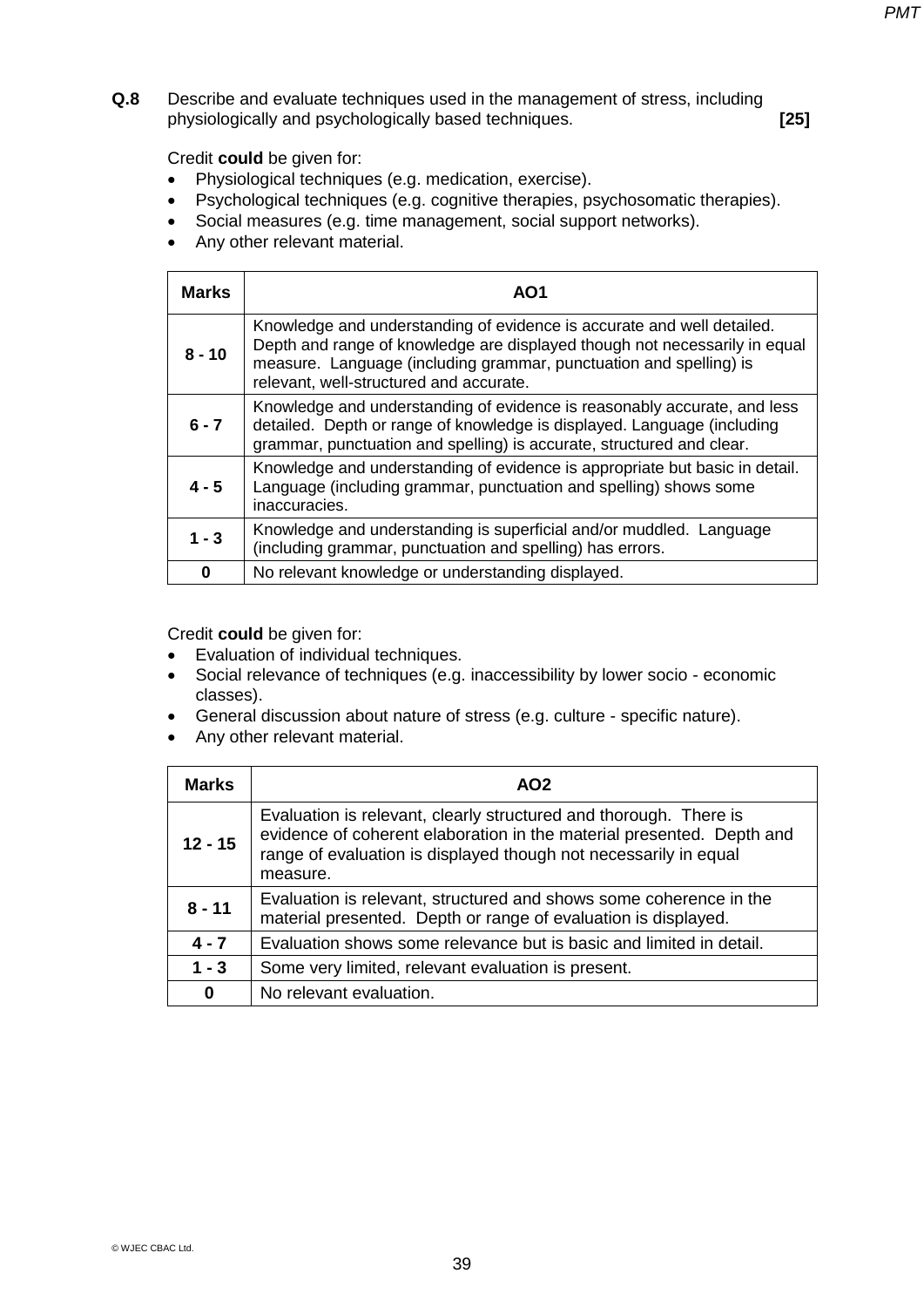**Q.9** Discuss Special Educational Needs, including the assessment, categorisation and strategies for education of at least one Special Educational Need. **[25]** 

Credit **could** be given for:

- Definition of special educational need.
- Examples (e.g. dyslexia, autistic spectrum, emotional, ADHD).
- Historical changes in definition and treatment.
- Assessment methods used.
- **•** Educational strategies and techniques.
- Any other relevant material.

| <b>Marks</b> | AO1                                                                                                                                                                                                                                                                   |
|--------------|-----------------------------------------------------------------------------------------------------------------------------------------------------------------------------------------------------------------------------------------------------------------------|
| $8 - 10$     | Knowledge and understanding of evidence is accurate and well detailed.<br>Depth and range of knowledge are displayed though not necessarily in<br>equal measure. Language (including grammar, punctuation and spelling) is<br>relevant, wel- structured and accurate. |
| $6 - 7$      | Knowledge and understanding of evidence is reasonably accurate, and less<br>detailed. Depth or range of knowledge is displayed. Language (including<br>grammar, punctuation and spelling) is accurate, structured and clear.                                          |
| $4 - 5$      | Knowledge and understanding of evidence is appropriate but basic in detail.<br>Language (including grammar, punctuation and spelling) shows some<br>inaccuracies.                                                                                                     |
| $1 - 3$      | Knowledge and understanding is superficial and/or muddled. Language<br>(including grammar, punctuation and spelling) has errors.                                                                                                                                      |
| 0            | No relevant knowledge or understanding displayed.                                                                                                                                                                                                                     |

- Evaluation of definition of special educational needs (e.g. too wide, where is line drawn?)
- Bias in social factors (e.g. social class, changing definition).
- Controversy in definitions and/or treatment (e.g. theories relating to dyslexia, ADHD and Ritalin).
- Any other relevant material.

| <b>Marks</b> | AO <sub>2</sub>                                                                                                                                                                                                            |
|--------------|----------------------------------------------------------------------------------------------------------------------------------------------------------------------------------------------------------------------------|
| $12 - 15$    | Evaluation is relevant, clearly structured and thorough. There is<br>evidence of coherent elaboration in the material presented. Depth and<br>range of evaluation is displayed though not necessarily in equal<br>measure. |
| $8 - 11$     | Evaluation is relevant, structured and shows some coherence in the<br>material presented. Depth or range of evaluation is displayed.                                                                                       |
| $4 - 7$      | Evaluation shows some relevance but is basic and limited in detail.                                                                                                                                                        |
| $1 - 3$      | Some very limited, relevant evaluation present.                                                                                                                                                                            |
| 0            | No relevant evaluation.                                                                                                                                                                                                    |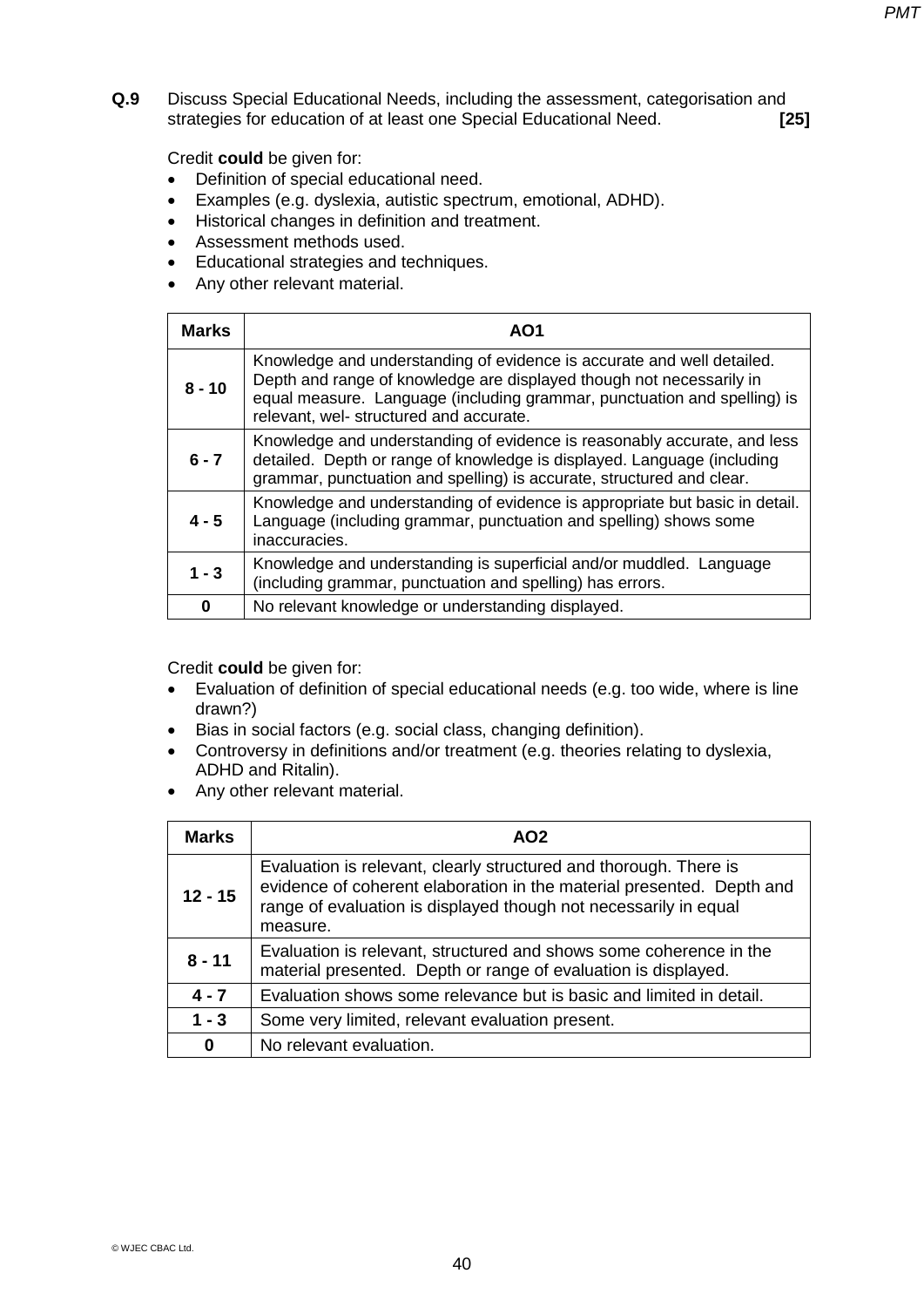## **Q.10** Describe and evaluate approaches to profiling. **[25]**

## Credit **could** be given for:

- Description of the main approaches in profiling (e.g. FBI, geographical).
- Description of relevant case material.
- Description of psychological assumptions underpinning approaches to profiling (e.g. offender consistency).
- Any other relevant material.

| <b>Marks</b> | AO1                                                                                                                                                                                                                                                                   |
|--------------|-----------------------------------------------------------------------------------------------------------------------------------------------------------------------------------------------------------------------------------------------------------------------|
| $8 - 10$     | Knowledge and understanding of evidence is accurate and well detailed.<br>Depth and range of knowledge are displayed though not necessarily in equal<br>measure. Language (including grammar, punctuation and spelling) is<br>relevant, well-structured and accurate. |
| $6 - 7$      | Knowledge and understanding of evidence is reasonably accurate, and less<br>detailed. Depth or range of knowledge is displayed. Language (including<br>grammar, punctuation and spelling) is accurate, structured and clear.                                          |
| $4 - 5$      | Knowledge and understanding of evidence is appropriate but basic in detail.<br>Language (including grammar, punctuation and spelling) shows some<br>inaccuracies.                                                                                                     |
| $1 - 3$      | Knowledge and understanding is superficial and/or muddled. Language<br>(including grammar, punctuation and spelling) has errors.                                                                                                                                      |
| 0            | No relevant knowledge or understanding displayed.                                                                                                                                                                                                                     |

- Evaluation of relevant case material.
- Evaluation of the main approaches in profiling.
- Evaluation of psychological assumptions underpinning profiling.
- Evaluation of profiling as an activity in general (e.g. ethics, efficacy).
- Any other relevant material.

| <b>Marks</b> | AO <sub>2</sub>                                                                                                                                                                                                           |
|--------------|---------------------------------------------------------------------------------------------------------------------------------------------------------------------------------------------------------------------------|
| $12 - 15$    | Evaluation is relevant, clearly structured and thorough. There is<br>evidence of coherent elaboration in the material presented. Depth and<br>range of evaluation is displayed though not necessarily in equal<br>measure |
| $8 - 11$     | Evaluation is relevant, structured and shows some coherence in the<br>materials presented. Depth or range of evaluation is displayed.                                                                                     |
| $4 - 7$      | Evaluation shows some relevance but is basic and limited in detail.                                                                                                                                                       |
| $1 - 3$      | Some very limited, relevant evaluation is present.                                                                                                                                                                        |
| $\bf{0}$     | No relevant evaluation.                                                                                                                                                                                                   |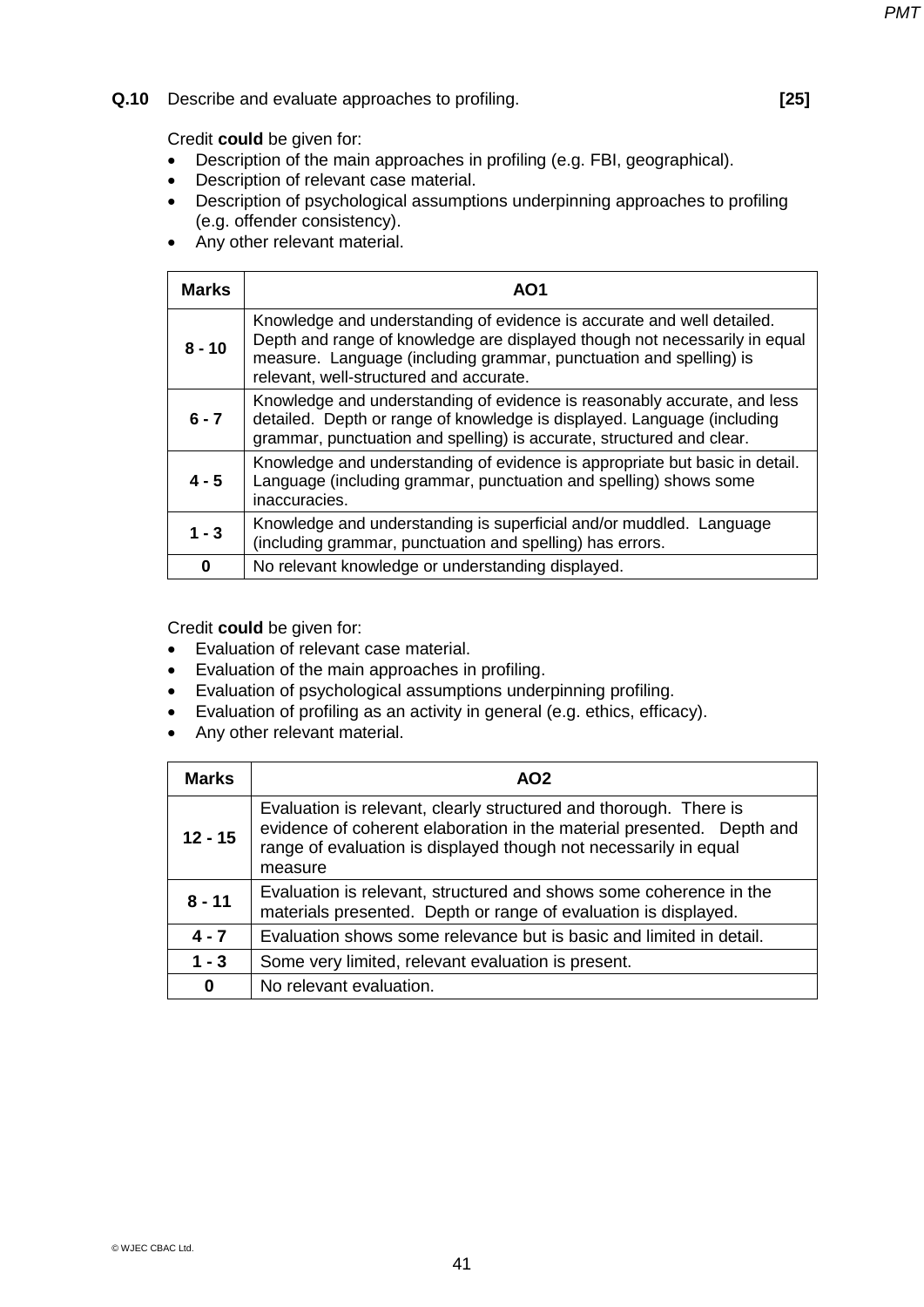#### **Q.11** Describe and evaluate the effects of exercise on well - being. **[25]**

Credit **could** be given for:

- Psychological benefits in general (e.g. reduction in anxiety and stress, increase in positive emotional states).
- Physiological changes that enhance psychological well being (e.g. cardiovascular effect on brain function, endorphin hypothesis).
- Benefits for specific populations (e.g. clinical patients, children, elderly).
- Any other relevant material.

| <b>Marks</b> | AO1                                                                                                                                                                                                                                                                   |
|--------------|-----------------------------------------------------------------------------------------------------------------------------------------------------------------------------------------------------------------------------------------------------------------------|
| $8 - 10$     | Knowledge and understanding of evidence is accurate and well detailed.<br>Depth and range of knowledge are displayed though not necessarily in equal<br>measure. Language (including grammar, punctuation and spelling) is<br>relevant, well-structured and accurate. |
| $6 - 7$      | Knowledge and understanding of evidence is reasonably accurate, and less<br>detailed. Depth or range of knowledge is displayed. Language (including<br>grammar, punctuation and spelling) is accurate, structured and clear.                                          |
| $4 - 5$      | Knowledge and understanding of evidence is appropriate but basic in detail.<br>Language (including grammar, punctuation and spelling) shows some<br>inaccuracies.                                                                                                     |
| $1 - 3$      | Knowledge and understanding is superficial and/or muddled. Language<br>(including grammar, punctuation and spelling) has errors.                                                                                                                                      |
| 0            | No relevant knowledge or understanding displayed.                                                                                                                                                                                                                     |

- General evaluation including negative effects (e.g. exercise addiction, eating disorders).
- Specific evaluation of supporting studies of both physiological and psychological effects of exercise.
- Specific evaluation of benefits for specific populations.
- Any other relevant material.

| <b>Marks</b> | AO <sub>2</sub>                                                                                                                                                                                                            |
|--------------|----------------------------------------------------------------------------------------------------------------------------------------------------------------------------------------------------------------------------|
| $12 - 15$    | Evaluation is relevant, clearly structured and thorough. There is<br>evidence of coherent elaboration in the material presented. Depth and<br>range of evaluation is displayed though not necessarily in equal<br>measure. |
| $8 - 11$     | Evaluation is relevant, structured and shows some coherence in the<br>material presented. Depth or range of evaluation is displayed.                                                                                       |
| $4 - 7$      | Evaluation shows some relevance but is basic and limited in detail.                                                                                                                                                        |
| $1 - 3$      | Some very limited, relevant evaluation is present.                                                                                                                                                                         |
| $\bf{0}$     | No relevant evaluation.                                                                                                                                                                                                    |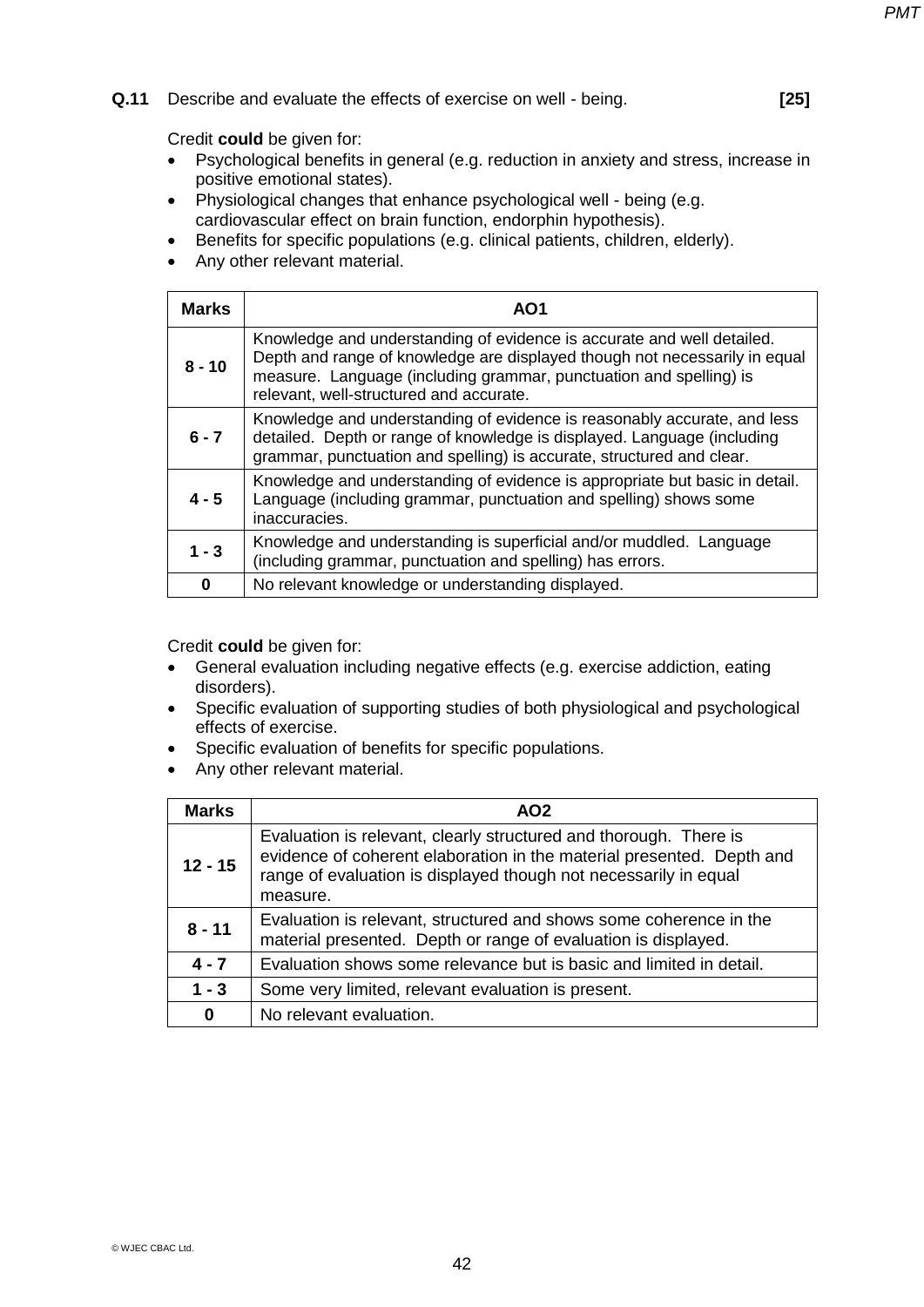## **Q.12** Describe and evaluate two treatments for schizophrenia. **[25]**

#### Credit **could** be given for:

- Description of two distinct treatments for schizophrenia (e.g. two separate families of treatment – chemotherapy, behavioural, cognitive, humanistic, psychodynamic).
- Description of studies relevant to the description of therapies.
- Any other relevant material.

| <b>Marks</b> | AO1                                                                                                                                                                                                                                                                   |
|--------------|-----------------------------------------------------------------------------------------------------------------------------------------------------------------------------------------------------------------------------------------------------------------------|
| $8 - 10$     | Knowledge and understanding of evidence is accurate and well detailed.<br>Depth and range of knowledge are displayed though not necessarily in equal<br>measure. Language (including grammar, punctuation and spelling) is<br>relevant, well-structured and accurate. |
| $6 - 7$      | Knowledge and understanding of evidence is reasonably accurate, and less<br>detailed. Depth or range of knowledge is displayed. Language (including<br>grammar, punctuation and spelling) is accurate, structured and clear.                                          |
| $4 - 5$      | Knowledge and understanding of evidence is appropriate but basic in detail.<br>Language (including grammar, punctuation and spelling) shows some<br>inaccuracies.                                                                                                     |
| $1 - 3$      | Knowledge and understanding is superficial and/or muddled. Language<br>(including grammar, punctuation and spelling) has errors.                                                                                                                                      |
| 0            | No relevant knowledge or understanding displayed.                                                                                                                                                                                                                     |

- Evaluation of the general approach in a therapy 'family' (e.g. benefits and costs of chemotherapy, ethics of behavioural treatment).
- Specific evaluation of research studies relating to a therapy.
- Any other relevant material.

| Marks     | AO <sub>2</sub>                                                                                                                                                                                                            |
|-----------|----------------------------------------------------------------------------------------------------------------------------------------------------------------------------------------------------------------------------|
| $12 - 15$ | Evaluation is relevant, clearly structured and thorough. There is<br>evidence of coherent elaboration in the material presented. Depth and<br>range of evaluation is displayed though not necessarily in equal<br>measure. |
| $8 - 11$  | Evaluation is relevant, structured and shows some coherence in the<br>material presented. Depth or range of evaluation is displayed.                                                                                       |
| $4 - 7$   | Evaluation shows some relevance but is basic and limited in detail.                                                                                                                                                        |
| $1 - 3$   | Some very limited, relevant evaluation is present.                                                                                                                                                                         |
| 0         | No relevant evaluation.                                                                                                                                                                                                    |